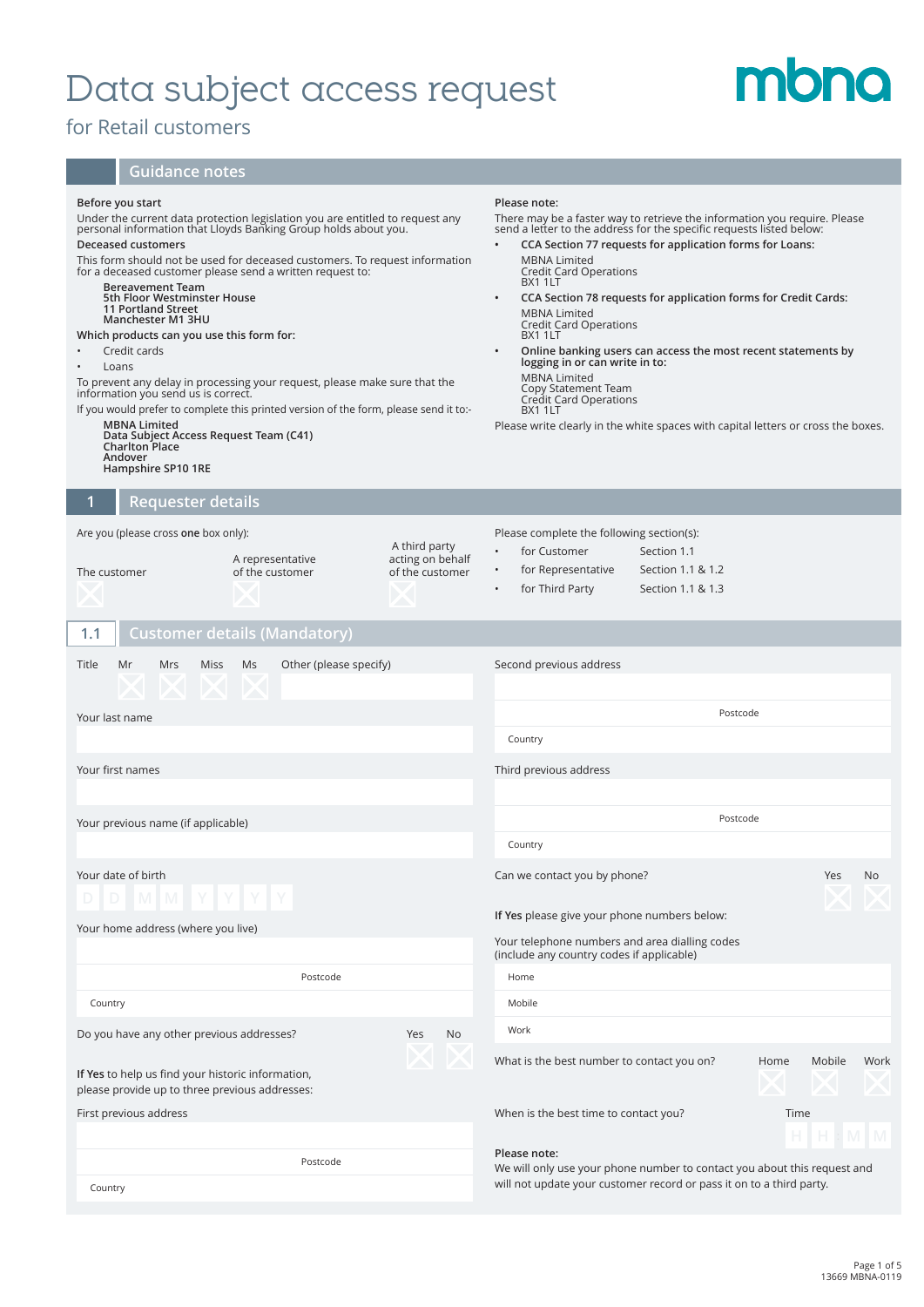| 1       | <b>Requester details</b>                                           |            |                                                                                                                                                                                                                   |                                                                                                                                                                                                                      |            | continued     |
|---------|--------------------------------------------------------------------|------------|-------------------------------------------------------------------------------------------------------------------------------------------------------------------------------------------------------------------|----------------------------------------------------------------------------------------------------------------------------------------------------------------------------------------------------------------------|------------|---------------|
| 1.2     | <b>Representative details</b>                                      |            |                                                                                                                                                                                                                   |                                                                                                                                                                                                                      |            |               |
|         |                                                                    |            | A Representative is someone who is identified on our system that has<br>access to act on behalf of the customer; this is accompanied with legal<br>documentation (i.e. Power of Attorney or Letter of Authority). | An example of a representative maybe a legal guardian/carer that has the<br>right to act on behalf of the named customer.<br>If we do not have your details on record we may contact you to obtain<br>these details. |            |               |
| Title   | Mr<br>Mrs<br>$\times$ $\times$ $\times$ $\times$<br>Your last name | Miss Ms    | Other (please specify)                                                                                                                                                                                            | Your e-mail address (if you have one)                                                                                                                                                                                |            |               |
|         |                                                                    |            |                                                                                                                                                                                                                   | Your telephone numbers and area dialling codes                                                                                                                                                                       |            |               |
|         | Your first names                                                   |            |                                                                                                                                                                                                                   | Home                                                                                                                                                                                                                 |            |               |
|         |                                                                    |            |                                                                                                                                                                                                                   | Mobile                                                                                                                                                                                                               |            |               |
|         | Your home address (where you live)                                 |            |                                                                                                                                                                                                                   | Work                                                                                                                                                                                                                 |            |               |
|         |                                                                    |            |                                                                                                                                                                                                                   | How are you related to the customer?                                                                                                                                                                                 |            |               |
|         |                                                                    |            |                                                                                                                                                                                                                   | Power of Attorney                                                                                                                                                                                                    | Relative   | Family friend |
|         |                                                                    |            |                                                                                                                                                                                                                   |                                                                                                                                                                                                                      |            |               |
|         |                                                                    |            | Postcode                                                                                                                                                                                                          | Other (please specify)                                                                                                                                                                                               |            |               |
| Country |                                                                    |            |                                                                                                                                                                                                                   |                                                                                                                                                                                                                      |            |               |
|         |                                                                    |            |                                                                                                                                                                                                                   | If you are a relative please tell us how you are related to the customer                                                                                                                                             |            |               |
|         |                                                                    |            |                                                                                                                                                                                                                   |                                                                                                                                                                                                                      |            |               |
|         |                                                                    |            |                                                                                                                                                                                                                   |                                                                                                                                                                                                                      |            |               |
| 1.3     | <b>Third Party details</b>                                         |            |                                                                                                                                                                                                                   |                                                                                                                                                                                                                      |            |               |
|         | Attorney or Letter of Authority).                                  |            | A Third Party is a company who is instructed to act on behalf of the named<br>customer, this will be accompanied with legal documentation (i.e. Power of                                                          | A Letter of Authority will be required before we can proceed with the request,<br>naming the third party and signed by the customer within the last 6 months. We<br>will write out to you to request this.           |            |               |
|         |                                                                    |            |                                                                                                                                                                                                                   | If we do not have your details on record we may contact you to obtain<br>these details.                                                                                                                              |            |               |
| Title   | Mr<br>Mrs                                                          | Ms<br>Miss | Other (please specify)                                                                                                                                                                                            | Your telephone numbers and area dialling codes                                                                                                                                                                       |            |               |
|         |                                                                    |            |                                                                                                                                                                                                                   | Home                                                                                                                                                                                                                 |            |               |
|         | Your last name                                                     |            |                                                                                                                                                                                                                   | Mobile                                                                                                                                                                                                               |            |               |
|         |                                                                    |            |                                                                                                                                                                                                                   | Work                                                                                                                                                                                                                 |            |               |
|         | Your first names                                                   |            |                                                                                                                                                                                                                   | How are you related to the customer?                                                                                                                                                                                 |            |               |
|         |                                                                    |            |                                                                                                                                                                                                                   | Solicitor                                                                                                                                                                                                            | <b>CMC</b> | Debt Managers |
|         | Company name                                                       |            |                                                                                                                                                                                                                   |                                                                                                                                                                                                                      | Ж          |               |
|         |                                                                    |            |                                                                                                                                                                                                                   | Other (please specify)                                                                                                                                                                                               |            |               |
|         | Company address                                                    |            |                                                                                                                                                                                                                   |                                                                                                                                                                                                                      |            |               |
|         |                                                                    |            |                                                                                                                                                                                                                   | Please provide us with your company identifier in the relevant field below:                                                                                                                                          |            |               |
|         |                                                                    |            | Postcode                                                                                                                                                                                                          | ICO number                                                                                                                                                                                                           |            |               |
| Country |                                                                    |            |                                                                                                                                                                                                                   | SRA number                                                                                                                                                                                                           |            |               |
|         |                                                                    |            |                                                                                                                                                                                                                   | (Solicitors only)<br>CRM number<br>(CMCs only)                                                                                                                                                                       |            |               |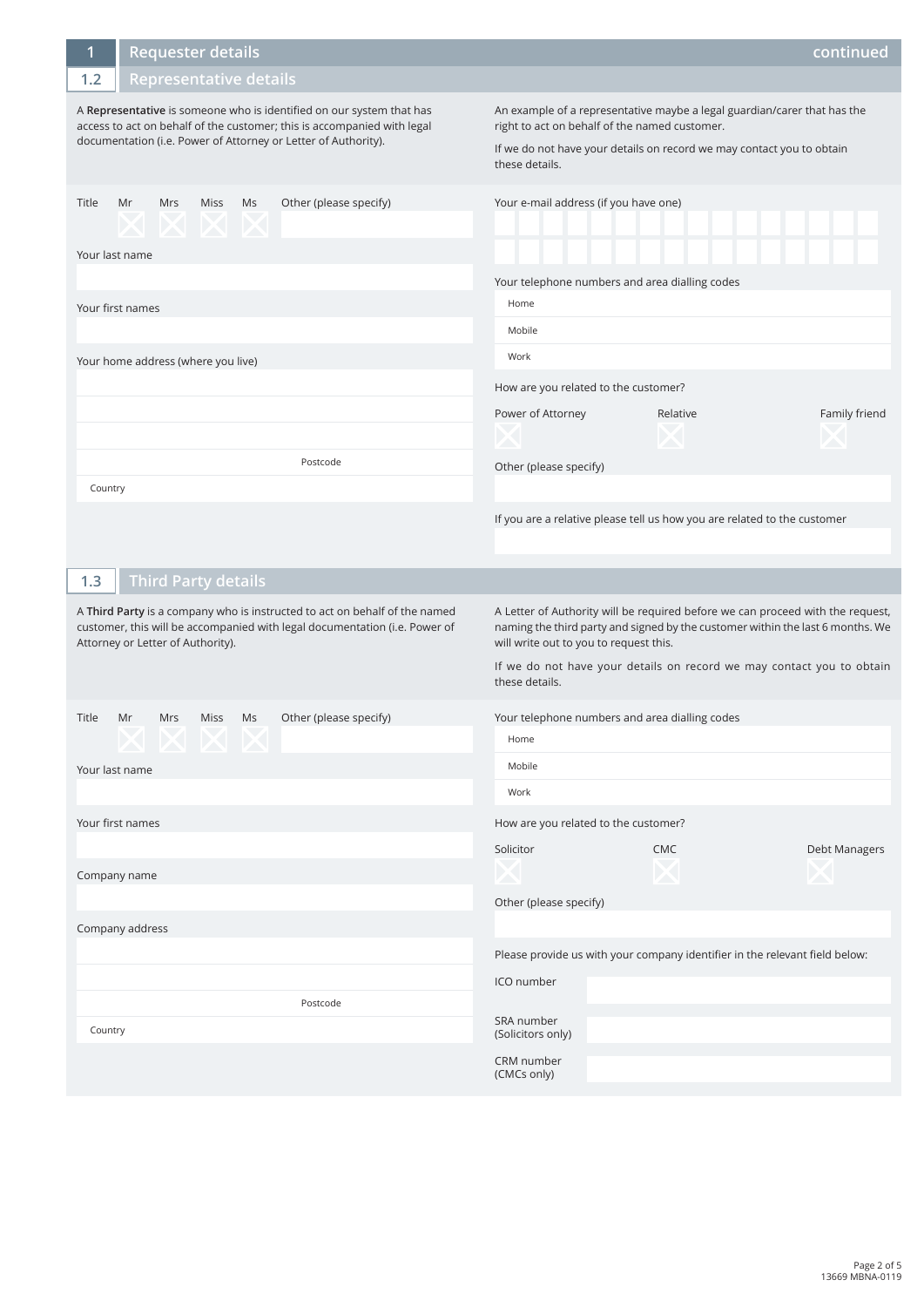**2**

## **How you receive your data**

We provide your data either as printed documents or in DVD format via post.

The DVD format is only compatible with Window devices. It is not suitable for MacBooks or stand-alone DVD players.

In which format would you like to receive your data (please cross **one** box only):

DVD Printed document

Any requested files (paper, video or audio) will be sent the registered address held on our system.

| 3                                                                                                                                                                                    | Product details you are requesting information on                                                                                                         |                                         |                                                                                                                                                                                     |  |  |
|--------------------------------------------------------------------------------------------------------------------------------------------------------------------------------------|-----------------------------------------------------------------------------------------------------------------------------------------------------------|-----------------------------------------|-------------------------------------------------------------------------------------------------------------------------------------------------------------------------------------|--|--|
| Do you require information on all your products held<br>No<br>Yes<br>with MBNA Limited?<br>If Yes:                                                                                   |                                                                                                                                                           |                                         | Please complete the following sections (if applicable):<br>for Credit cards<br>Section 3.1<br>for Loans<br>Section 3.2                                                              |  |  |
| you may receive information relating to all current and historic products/                                                                                                           |                                                                                                                                                           |                                         | for other products Section 3.3<br>$\bullet$                                                                                                                                         |  |  |
| services you hold, or have held, during your time as a customer;<br>this could result in you receiving several large packages of information<br>some/most of which you may not want. |                                                                                                                                                           |                                         | Please note: You can only request information on a maximum of two<br>accounts for each product type you hold with us.                                                               |  |  |
|                                                                                                                                                                                      | If No what products are you requesting information on<br>(please cross all that apply):                                                                   |                                         |                                                                                                                                                                                     |  |  |
| Credit cards                                                                                                                                                                         | Loans                                                                                                                                                     | Other products                          |                                                                                                                                                                                     |  |  |
|                                                                                                                                                                                      |                                                                                                                                                           |                                         |                                                                                                                                                                                     |  |  |
| 3.1                                                                                                                                                                                  | <b>Credit card accounts</b>                                                                                                                               |                                         |                                                                                                                                                                                     |  |  |
|                                                                                                                                                                                      | Please choose the relevant option (please cross one box only):                                                                                            |                                         |                                                                                                                                                                                     |  |  |
|                                                                                                                                                                                      | I want to request data for all my credit card accounts                                                                                                    |                                         | I know some of the details for the credit card(s) that I require<br>information about (We'll send information about all of the<br>credit card accounts held with MBNA Limited)      |  |  |
|                                                                                                                                                                                      | I know the details for the credit card accounts that I require<br>information about<br>(Please complete details for up to two credit card accounts below) |                                         | I do not know the details for the credit card(s) that I require<br>information about (We'll send information about all of the<br>credit card accounts held with MBNA Limited)       |  |  |
|                                                                                                                                                                                      | First credit card account (if applicable)                                                                                                                 |                                         | Second credit card account (if applicable)                                                                                                                                          |  |  |
| Your credit card number                                                                                                                                                              |                                                                                                                                                           |                                         | Your credit card number                                                                                                                                                             |  |  |
|                                                                                                                                                                                      | Do you require all information on this credit card account?                                                                                               | <b>Yes</b><br>No                        | Do you require all information on this credit card account?<br>Yes<br>No.                                                                                                           |  |  |
|                                                                                                                                                                                      | If No what information do you require (please cross all that apply):                                                                                      |                                         | If No what information do you require (please cross all that apply):                                                                                                                |  |  |
| Statement                                                                                                                                                                            | Complaint<br>Debt<br>Charges<br>file                                                                                                                      | Application<br>management<br>agreements | Complaint<br>Application<br>Debt<br>Charges<br>file<br>agreements<br>Statement<br>management                                                                                        |  |  |
|                                                                                                                                                                                      | Other (please specify)                                                                                                                                    |                                         | Other (please specify)                                                                                                                                                              |  |  |
|                                                                                                                                                                                      | Complaint number (if applicable)                                                                                                                          |                                         | Complaint number (if applicable)                                                                                                                                                    |  |  |
| Debt management number (if applicable)                                                                                                                                               |                                                                                                                                                           |                                         | Debt management number (if applicable)                                                                                                                                              |  |  |
| Choose a time period/date range (not applicable if all information was selected)                                                                                                     |                                                                                                                                                           |                                         | Choose a time period/date range (not applicable if all information was selected)                                                                                                    |  |  |
| Date from                                                                                                                                                                            | Date to                                                                                                                                                   |                                         | Date from<br>Date to                                                                                                                                                                |  |  |
|                                                                                                                                                                                      |                                                                                                                                                           |                                         |                                                                                                                                                                                     |  |  |
| Please note: We will endeavour to provide the data selected, however this<br>may not be possible as MBNA Limited may not hold the data for the whole of<br>the date range selected.  |                                                                                                                                                           |                                         | Please note: We will endeavour to provide the data selected, however this<br>may not be possible as MBNA Limited may not hold the data for the whole of<br>the date range selected. |  |  |

Page 3 of 5 13669 MBNA-0119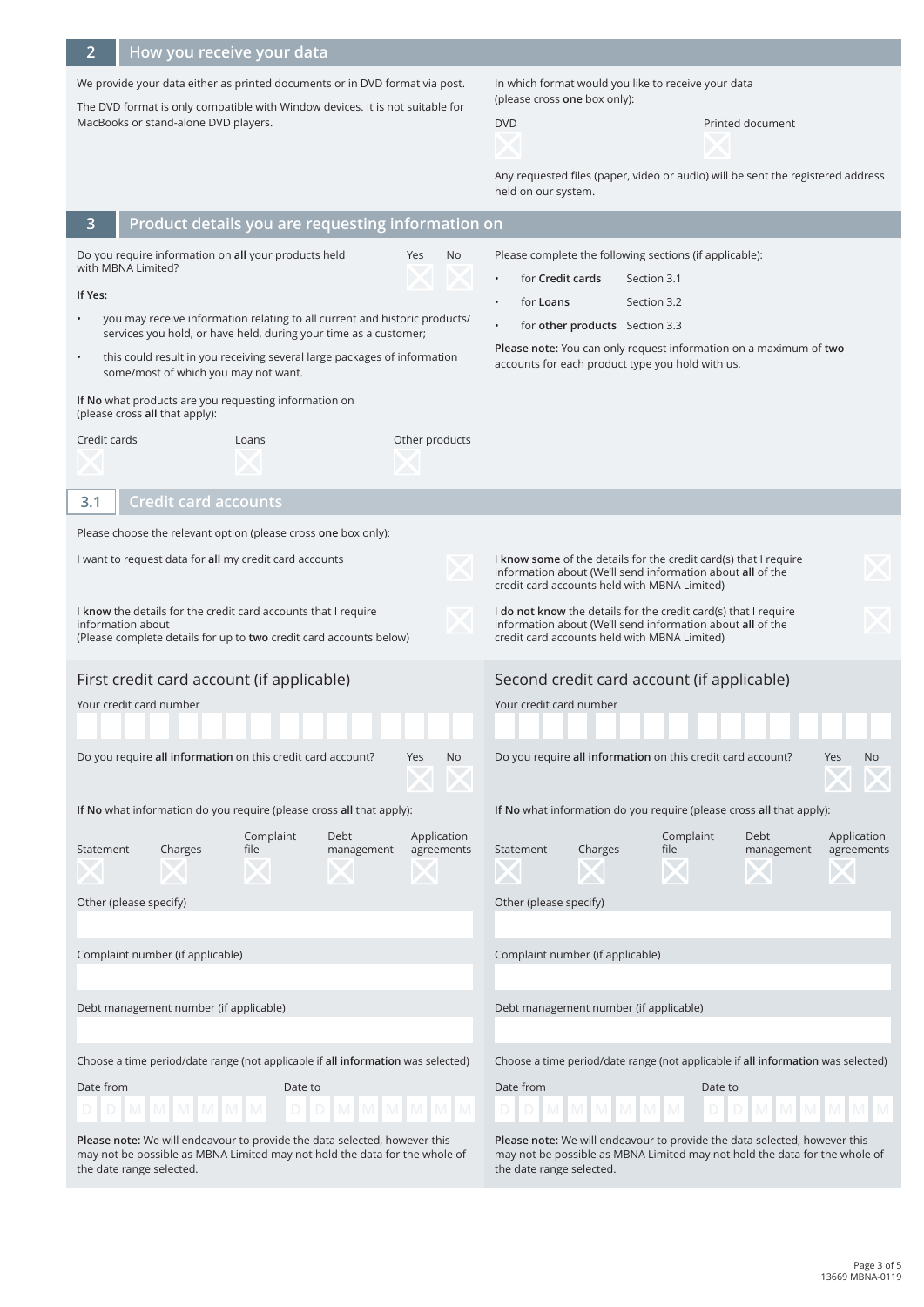| 3                                                                                                                                                               | Product details you are requesting information on<br>continued                                                                                                                                |                                                   |                                                                                                                                                                                                      |                           |  |
|-----------------------------------------------------------------------------------------------------------------------------------------------------------------|-----------------------------------------------------------------------------------------------------------------------------------------------------------------------------------------------|---------------------------------------------------|------------------------------------------------------------------------------------------------------------------------------------------------------------------------------------------------------|---------------------------|--|
| 3.2                                                                                                                                                             | Loan accounts                                                                                                                                                                                 |                                                   |                                                                                                                                                                                                      |                           |  |
| Please choose the relevant option (please cross one box only):                                                                                                  |                                                                                                                                                                                               |                                                   |                                                                                                                                                                                                      |                           |  |
| I want to request data for all my loan accounts                                                                                                                 |                                                                                                                                                                                               |                                                   | I know some of the details for the loan accounts that I require<br>information about (We'll send information about all of the loan<br>accounts held with MBNA Limited)                               |                           |  |
| I know the details for the loan accounts that I require<br>information about<br>Please complete details for up to two loan accounts below)                      |                                                                                                                                                                                               |                                                   | I do not know the details for the loan accounts that I require<br>information about (We'll send information about all of the loan<br>accounts held with MBNA Limited)                                |                           |  |
|                                                                                                                                                                 | First loan account (if applicable)                                                                                                                                                            | Second loan account (if applicable)               |                                                                                                                                                                                                      |                           |  |
|                                                                                                                                                                 | Your loan account number                                                                                                                                                                      |                                                   | Your loan account number                                                                                                                                                                             |                           |  |
|                                                                                                                                                                 | Do you require all information on this loan account?                                                                                                                                          | Yes<br>No                                         | Do you require all information on this loan account?                                                                                                                                                 | No<br>Yes                 |  |
|                                                                                                                                                                 | If No what information do you require (please cross all that apply):                                                                                                                          |                                                   | If No what information do you require (please cross all that apply):                                                                                                                                 |                           |  |
| Statement                                                                                                                                                       | Complaint<br>Debt<br>file<br>Charges<br>management<br>Other (please specify)                                                                                                                  | Application<br>agreements                         | Complaint<br>Debt<br>Statement<br>Charges<br>file<br>management<br>Other (please specify)                                                                                                            | Application<br>agreements |  |
|                                                                                                                                                                 | Complaint number (if applicable)                                                                                                                                                              |                                                   | Complaint number (if applicable)                                                                                                                                                                     |                           |  |
|                                                                                                                                                                 | Debt management number (if applicable)                                                                                                                                                        |                                                   | Debt management number (if applicable)                                                                                                                                                               |                           |  |
| Date from                                                                                                                                                       | Choose a time period/date range (not applicable if all information was selected)<br>Date to<br>D M M M M M<br>M.<br>Please note: We will endeavour to provide the data selected, however this |                                                   | Choose a time period/date range (not applicable if all information was selected)<br>Date from<br>Date to<br>D M M<br>D.<br>Please note: We will endeavour to provide the data selected, however this |                           |  |
|                                                                                                                                                                 | may not be possible as MBNA Limited may not hold the data for the whole of<br>the date range selected.                                                                                        |                                                   | may not be possible as MBNA Limited may not hold the data for the whole of<br>the date range selected.                                                                                               |                           |  |
| 3.3                                                                                                                                                             | Other products                                                                                                                                                                                |                                                   |                                                                                                                                                                                                      |                           |  |
| Please list the other products or accounts that you require information on and provide any additional information that may assist us in fulfilling your request |                                                                                                                                                                                               |                                                   |                                                                                                                                                                                                      |                           |  |
| To help us understand your request, please choose one of the following options (cross one box only):                                                            |                                                                                                                                                                                               |                                                   |                                                                                                                                                                                                      |                           |  |
| I'm looking for information about PPI                                                                                                                           |                                                                                                                                                                                               | I'm looking for details about fraud on my account |                                                                                                                                                                                                      |                           |  |
| I'm looking for details about a complaint                                                                                                                       |                                                                                                                                                                                               | I prefer not to say                               |                                                                                                                                                                                                      |                           |  |
| Other (please give details - e.g. you need the information to provide to your accountant)                                                                       |                                                                                                                                                                                               |                                                   |                                                                                                                                                                                                      |                           |  |
|                                                                                                                                                                 |                                                                                                                                                                                               |                                                   |                                                                                                                                                                                                      |                           |  |
|                                                                                                                                                                 |                                                                                                                                                                                               |                                                   |                                                                                                                                                                                                      |                           |  |
|                                                                                                                                                                 |                                                                                                                                                                                               |                                                   |                                                                                                                                                                                                      |                           |  |